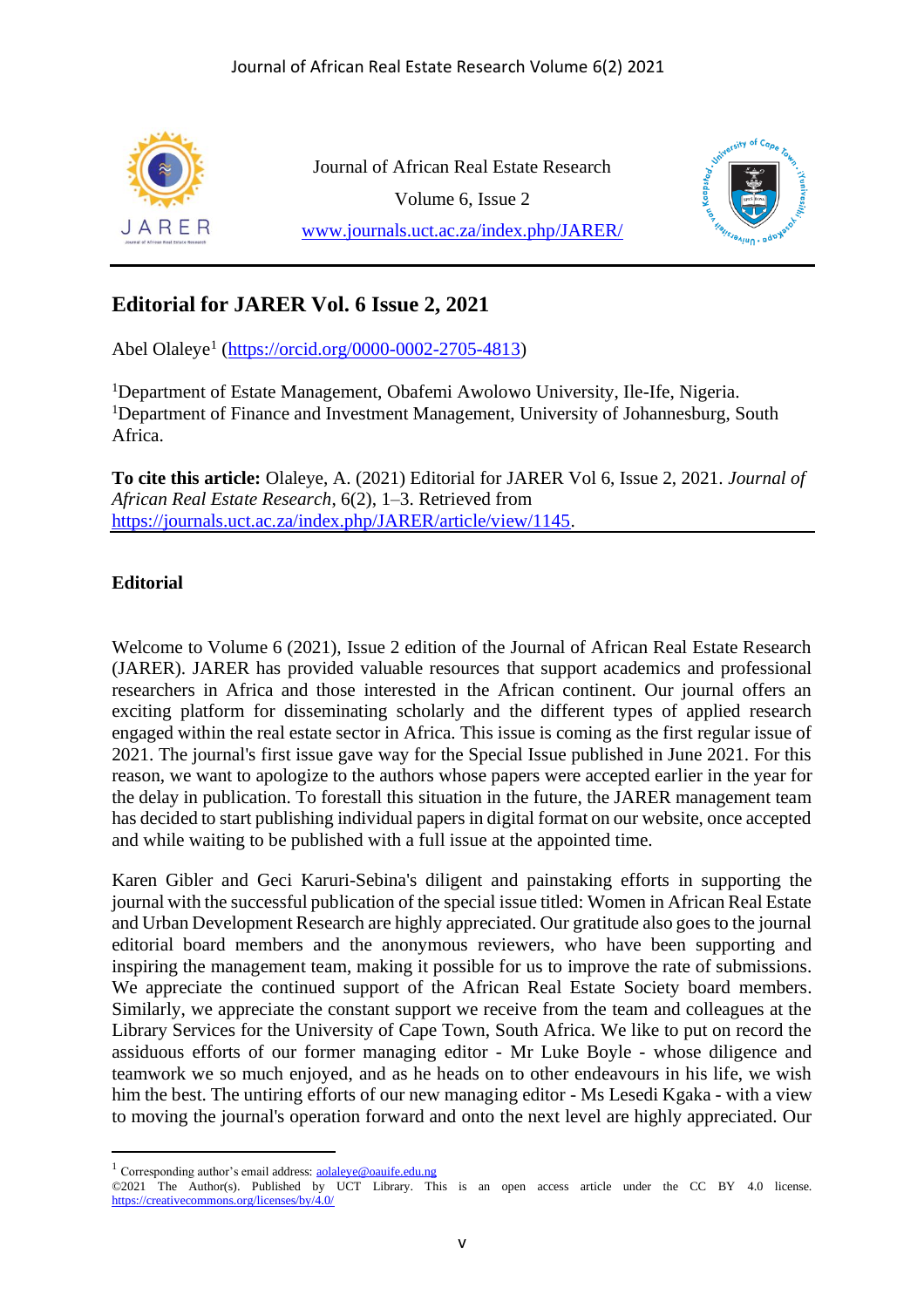thanks go to Prof. Karl-Werner Schulte and his team from the IREBS at Regensburg University, the IRES, ERES, from whom JARER continues to receive strong support.

The current issue contains seven papers focusing on a wide range of topics covering diverse areas of interest in gender differential in real estate entrepreneurship, integrated rural development, housing affordability, indoor environmental quality, tenure security, resource utilization and automation in valuation.

The first paper's focus is on the potential of integrated rural development schemes for improving rural housing infrastructure. A case study of the Rural Development Programme (RUDEP) of Justice Development and Peace Makers' Centre (JDPMC), a non-governmental organization in Osun State, Nigeria, was conducted. The findings led to the conclusion that the RUDEP integrated scheme could be a viable policy option for improving the condition of rural housing in Nigeria.

The apparent domination of the real estate business environment by the male gender and the entrepreneurial intentions of men and women in the real estate sector are the concerns of the second paper from Nigeria. The paper studied the intentions of real estate students at three Nigerian universities to understand better barriers and supporters that shape students' entrepreneurial intentions. In doing this, the paper showed how gendered differences might impact on students' entrepreneurial aspirations. The conclusion suggests gender-based differences in the entrepreneurial aspirations of real estate students in Nigeria.

The third paper evaluated the Nigerian Tertiary Education Trust Fund (TETFund) intervention projects and space utilization in Nuhu Bamalli Polytechnic (NUBAPOLY), Zaria, Kaduna state, Nigeria. The results revealed that the construction of new buildings and laboratory equipment and furniture provided the main focus of TETFund intervention projects. At the same time, the overall space utilization for NUBAPOLY stood at 43.60%. The paper recommended that TETFund ensure adequate utilization of its intervention projects through supervision and inspection, while the management of Nuhu Bamalli Polytechnic should make optimum utilization of TETFund intervention projects.

The fourth paper examines property valuers' perceptions on the adoption of automated valuation models (AVM) in rating valuation against the use of traditional valuation methods in Malawi. The findings showed that the general perception of Malawi's valuers towards AVM was mixed. While one school of thought gave AVM the benefit of the doubt for future incorporation into the profession if modified to suit the local environment, the other hand considered AVM a threat to the valuation profession since anyone may be deemed qualified to carry out property valuation. The conclusion was that AVM could be adopted as a supplement to the traditional valuation methods but not a replacement.

The problem of land tenure security with a view to promoting and motivating land-based investment has been the focus of many countries and development partners and calls for a continuous effort at addressing this critical issue. This is the focus of the fifth paper. The paper explored the factors affecting tenure security for legal landholders in Bahir Dar City in Ethiopia. The results suggest that the perception of landholders about land tenure security was low, with consequences for disinvestment and lack of confidence of ownership on the land and property held in the city and fear of expropriation or involuntary relocation.